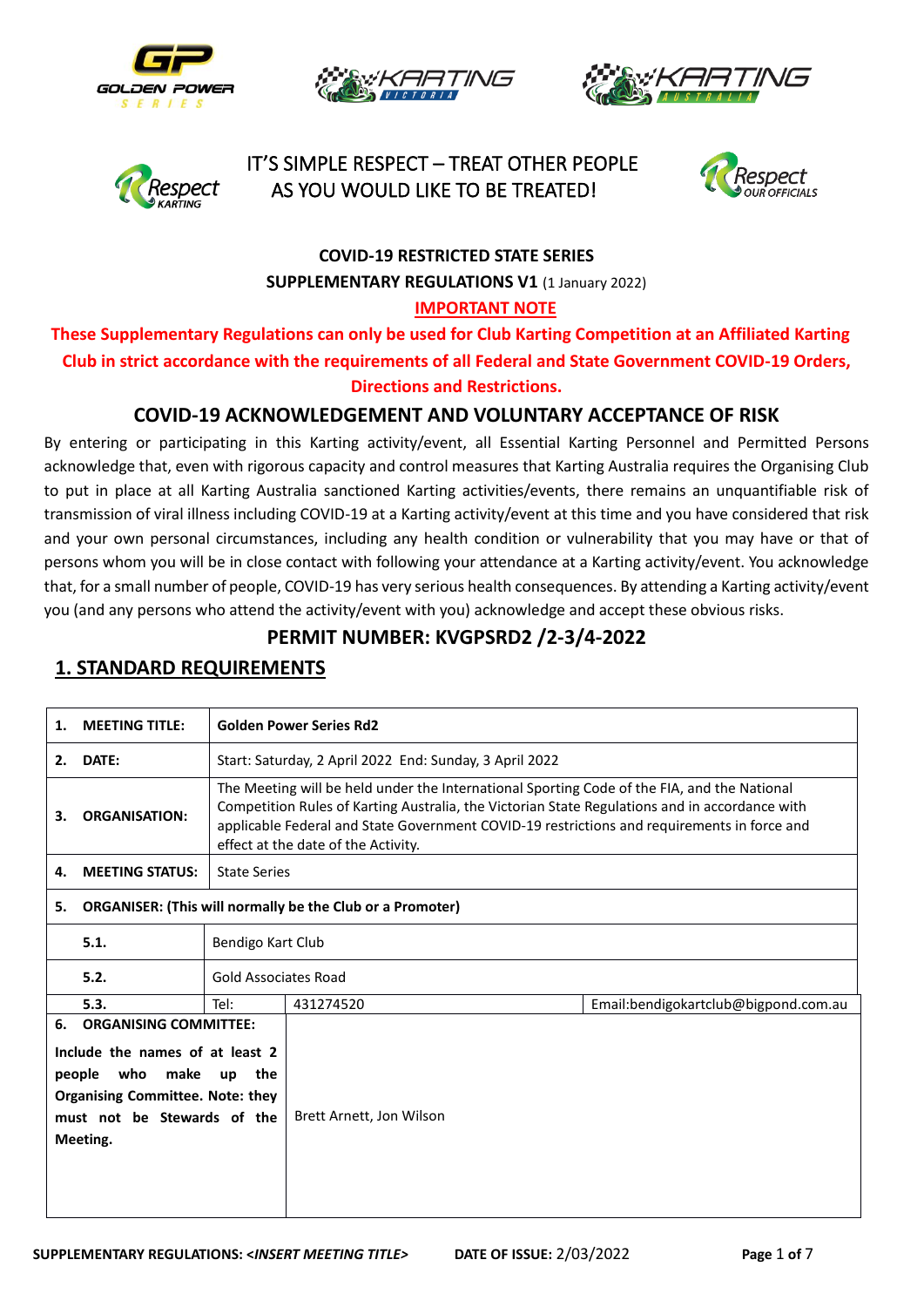| 7. ESSENTIAL OFFICIALS (Ref: General Rules Chapter 7 Rule 4 - "Essential Officials") |                                                                 |  |  |  |
|--------------------------------------------------------------------------------------|-----------------------------------------------------------------|--|--|--|
| Stewards of the Meeting: (Minimum of 2<br><b>Stewards Required for every Meeting</b> | Phil Lane (chief steward), Pam Arnett, Sarge Wilson, Lisa Jones |  |  |  |
| Clerk of the Course:                                                                 | Glenn Wall                                                      |  |  |  |
| <b>Chief Scrutineer:</b>                                                             | Gary Haythorpe                                                  |  |  |  |
| Chief Timekeeper:                                                                    | Anita Lowerson                                                  |  |  |  |
| <b>Emergency and Medical Services:</b>                                               | St John's first aid                                             |  |  |  |
| <b>OTHER OFFICIALS</b><br>8.                                                         |                                                                 |  |  |  |
| <b>COVIDSafe Officer</b>                                                             | <b>Brett Arnett</b>                                             |  |  |  |
| <b>Assistant Clerks of The Course:</b>                                               | Karen Arnett, Ross Harrod, Russell Cherry                       |  |  |  |
| <b>Starter</b>                                                                       | <b>Ross Gathercole</b>                                          |  |  |  |
| <b>Grid Marshal</b>                                                                  | Peter Middleton and Rani Jobe                                   |  |  |  |
| <b>Scales Marshal</b>                                                                | Tom Ceveri                                                      |  |  |  |
| Scrutineers                                                                          | Gary 5Haythorpe, Harold Arnett,                                 |  |  |  |
| Timekeeper                                                                           | Darryl Wensley                                                  |  |  |  |
| Secretary of the Meeting                                                             | Rani Jobe                                                       |  |  |  |
| Flag / Lights Marshal                                                                | Darryl Wensley                                                  |  |  |  |
| <b>Fuel Tester</b>                                                                   | Gary Haythorpe                                                  |  |  |  |
| <b>Tyre Tester</b>                                                                   | Gary Haythorpe                                                  |  |  |  |
| <b>CIRCUIT DETAILS</b><br>9.                                                         |                                                                 |  |  |  |
| <b>Circuit Name:</b>                                                                 | Marong Raceway                                                  |  |  |  |
| <b>Circuit Address:</b>                                                              | Goldfields Associate Road                                       |  |  |  |
| <b>Track Length:</b>                                                                 | 636 meters                                                      |  |  |  |
| <b>Direction Of Racing:</b>                                                          | Anti Clockwise                                                  |  |  |  |
| <b>Track Density:</b>                                                                | 26                                                              |  |  |  |
| <b>Notice Board:</b>                                                                 | Between Scales shed and stewards Office                         |  |  |  |
| <b>Stewards Office:</b>                                                              | <b>Adjacent Scales Shed</b>                                     |  |  |  |
| <b>Mechanical Breakdown Lane:</b>                                                    | Will Not be in use at this Meeting.                             |  |  |  |
| Parc Fermé:                                                                          | Rear of Grid                                                    |  |  |  |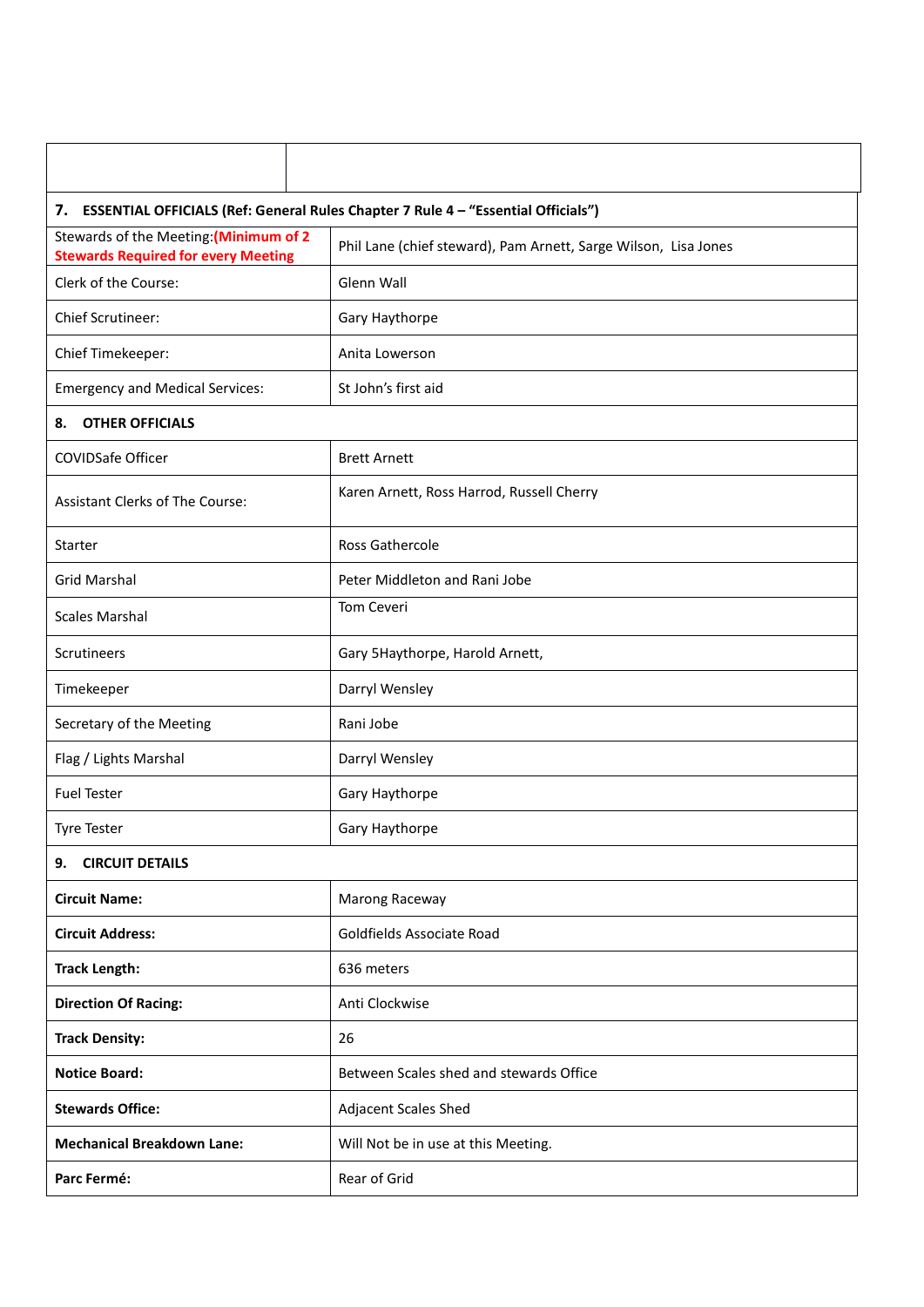







 IT'S SIMPLE RESPECT – TREAT OTHER PEOPLE AS YOU WOULD LIKE TO BE TREATED!



## **2. ADMINISTRATION**

| 1.             | Any KA licence holder is permitted to enter this event                                                                     |                 |  |                  |                                                                                              |  |
|----------------|----------------------------------------------------------------------------------------------------------------------------|-----------------|--|------------------|----------------------------------------------------------------------------------------------|--|
| 2.             | The Club must maintain a register of all Essential Karting Personnel and Permitted Persons at the Circuit for the          |                 |  |                  |                                                                                              |  |
|                | activity.<br>The number of entries in the Event is strictly limited by Government Directions/Orders-entry for the Event is |                 |  |                  |                                                                                              |  |
| 3.             |                                                                                                                            |                 |  |                  | essential. There will be NO ENTRIES ACCEPTED ON THE DAY.                                     |  |
| 4.             |                                                                                                                            |                 |  |                  | The Classes, Age and Weight Divisions listed below are permitted to Compete at this Meeting. |  |
|                |                                                                                                                            |                 |  |                  | Class names as used in the 2022 Australian Karting Manual must be used.                      |  |
|                | <b>COMPULSORY COMPETITION</b><br><b>DIVISION/WEIGHT</b><br><b>DISCRETIONARY COMPETITION CLASSES</b><br><b>CLASSES</b>      |                 |  |                  |                                                                                              |  |
|                |                                                                                                                            |                 |  |                  |                                                                                              |  |
| Cadet 9        |                                                                                                                            | Single Division |  |                  | KA4                                                                                          |  |
| Cadet 12       |                                                                                                                            | Single Division |  |                  | TaG 125 Restricted                                                                           |  |
| KA4            |                                                                                                                            | Junior Light    |  |                  | TaG 125 Restricted                                                                           |  |
| KA3            |                                                                                                                            | Junior          |  |                  | TaG 125 Restricted                                                                           |  |
| KA3            |                                                                                                                            | Senior Light    |  |                  | Victorian Combined*                                                                          |  |
|                |                                                                                                                            |                 |  |                  | * NOTE: The weights listed for these Divisions is in accordance with                         |  |
| KA3            |                                                                                                                            | Senior Medium   |  |                  | State Regulations.                                                                           |  |
|                |                                                                                                                            |                 |  |                  |                                                                                              |  |
| <b>TaG 125</b> |                                                                                                                            | Light           |  |                  |                                                                                              |  |
| <b>TaG 125</b> |                                                                                                                            | Heavy           |  |                  |                                                                                              |  |
|                |                                                                                                                            |                 |  |                  | Note: Consolidation of Class Rules (Competition Rules - Chapter 1, Rule 9) may be applied.   |  |
| 5.             | <b>ENTRIES</b>                                                                                                             |                 |  |                  |                                                                                              |  |
| 5.1.           | <b>Entries Open:</b>                                                                                                       | 11.59 1/03/2022 |  |                  |                                                                                              |  |
| 5.2.           | <b>Entries Close:</b>                                                                                                      |                 |  | 11.59 27/03/2022 |                                                                                              |  |
| 5.3.           | <b>Entries Close:</b>                                                                                                      |                 |  | 11.59 27/03/2022 |                                                                                              |  |
| 6.             | <b>ENTRY FEE</b>                                                                                                           |                 |  |                  |                                                                                              |  |
|                |                                                                                                                            |                 |  |                  |                                                                                              |  |
| 6.1.           | The Entry Fee for each Class at this Meeting including GST and TDF Levy is as follows:                                     |                 |  |                  |                                                                                              |  |
|                | <b>Competition Class Name</b>                                                                                              |                 |  | <b>Entry Fee</b> |                                                                                              |  |
| All Classes    |                                                                                                                            |                 |  |                  | \$85.00                                                                                      |  |
| 7.             | <b>ENTRY PROCEDURE</b>                                                                                                     |                 |  |                  |                                                                                              |  |
| 7.1.           | Each Entry for this Meeting may be made using the CMS as follows:                                                          |                 |  |                  |                                                                                              |  |
|                | $\bullet$                                                                                                                  |                 |  |                  | Log on to your driver information via http://www.karting.net.au/                             |  |
|                | ٠                                                                                                                          |                 |  |                  | Click on the licence and entries icon (top centre of the screen)                             |  |
|                | Click on the "Enter a Race Meeting" icon<br>$\bullet$                                                                      |                 |  |                  |                                                                                              |  |
|                |                                                                                                                            |                 |  |                  |                                                                                              |  |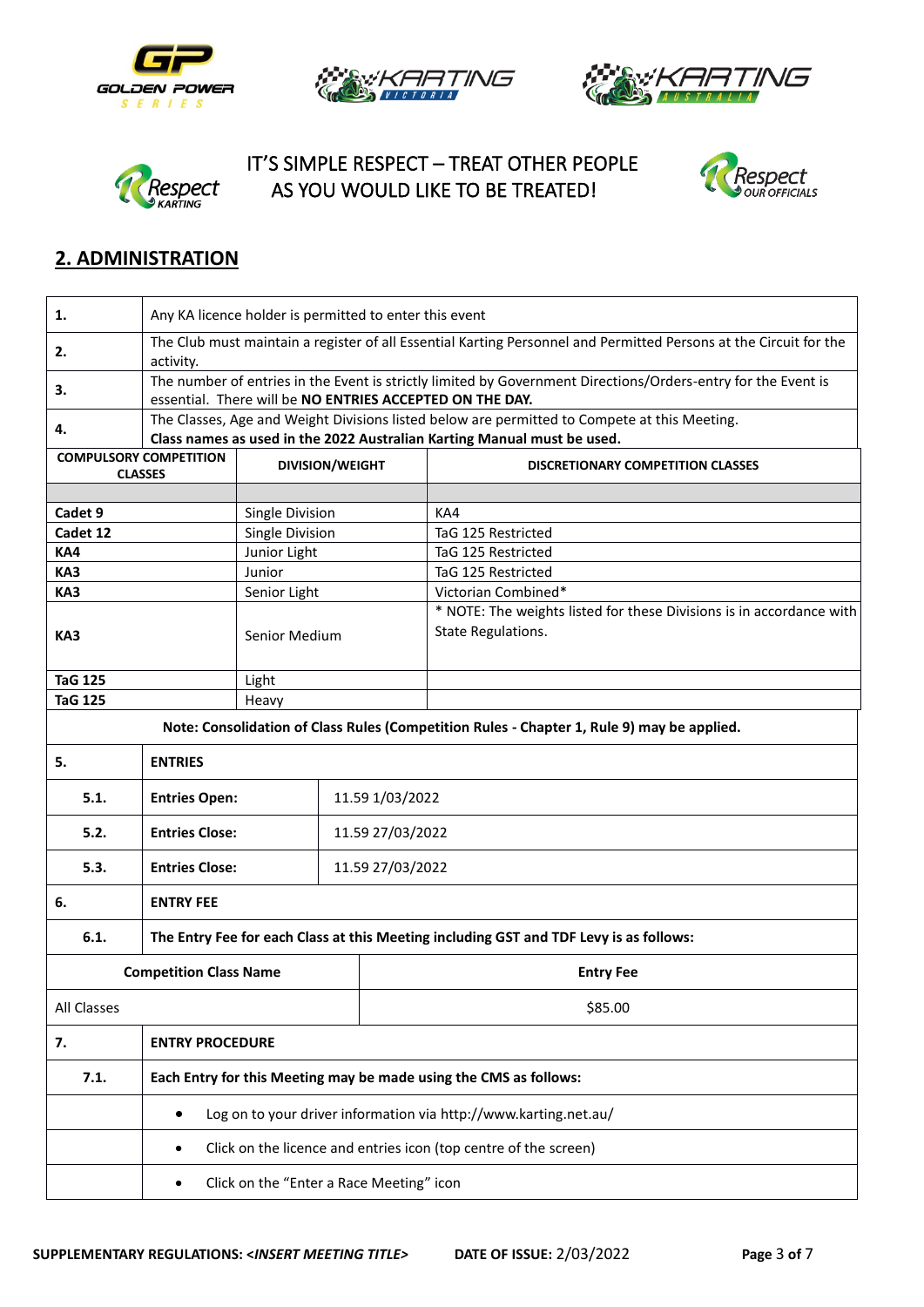|      | Enter your log on details                                                                                                                                                                                                                                                                                                                                                                         |  |  |  |  |
|------|---------------------------------------------------------------------------------------------------------------------------------------------------------------------------------------------------------------------------------------------------------------------------------------------------------------------------------------------------------------------------------------------------|--|--|--|--|
|      | Under 'My Details' functions, choose 'Pre Enter Race Meeting'                                                                                                                                                                                                                                                                                                                                     |  |  |  |  |
|      | Choose the State in which the Meeting is being held                                                                                                                                                                                                                                                                                                                                               |  |  |  |  |
|      | Choose the Club who is the Organiser of the Meeting                                                                                                                                                                                                                                                                                                                                               |  |  |  |  |
| 7.2. | Payment of the Entry Fee can be made as follows:                                                                                                                                                                                                                                                                                                                                                  |  |  |  |  |
|      | Credit card Payments can be made via CMS using SecurePay ONLY                                                                                                                                                                                                                                                                                                                                     |  |  |  |  |
| 8.   | <b>MINIMUM ENTRIES</b>                                                                                                                                                                                                                                                                                                                                                                            |  |  |  |  |
| 8.1. | 8 is the minimum number of pre entries which must be received for each Class and/or Division.                                                                                                                                                                                                                                                                                                     |  |  |  |  |
| 8.2. | If insufficient entries are received for a Class and/or Division to form in its own right, the <b>Compulsory</b><br>Competition Classes will be Consolidated in accordance with Competition Rules - Chapter 1, Rule 9.<br>Discretionary Competition Classes may be Consolidated in accordance with the Rules or Cancelled at the<br>discretion of the Organiser and in accordance with the Rules. |  |  |  |  |
| 8.3. | If a Class or Division is cancelled, the Entry Fee may be refunded at the discretion of the Organiser and in<br>accordance with the Rules.                                                                                                                                                                                                                                                        |  |  |  |  |

## **3. SPECIFIC COVID-19 RESTRICTION AND MITIGATION REQUIREMENTS**

**COVIDSafe ACTION PLAN** (When required at law) The Club has completed a COVIDSafe Action Plan and submitted it to the relevant State Government Department.All actions identified as being required to be done to create a COVIDSafe Event and Club facility must be carried out prior to and during the Event.

| 1.   | PERMITTED AND NON-PERMITTED PERSONS                                                                                                                                                                                                                                                                                                         |
|------|---------------------------------------------------------------------------------------------------------------------------------------------------------------------------------------------------------------------------------------------------------------------------------------------------------------------------------------------|
| 1.1. | No person who has symptoms consistent with COVID-19 (this includes any fever, respiratory<br>symptoms, shortness of breath, sore throat, cough, lack of smell or fatigue) is permitted to<br>attend the Circuit or participate in the Event.                                                                                                |
| 1.2. | Any person who starts to feel unwell or to exhibit symptoms of COVID-19 during the Event<br>must immediately avoid contact with all persons at the Circuit and MUST IMMEDIATELY<br><b>LEAVE the Circuit.</b>                                                                                                                                |
| 2.   | Note - The number chosen in 2.1 must not exceed the maximum number of people permitted to gather under<br>State Public Health Authority Orders/Directions/Regulations.<br>SOCIAL DISTANCING AND DENSITY REQUIRMENTS                                                                                                                         |
| 2.1. | Essential Karting Personnel and Permitted Persons are not permitted to gather in groups greater than Choose a<br>number while in attendance at the Event. (Delete if no limit on Group size by the State Government required)                                                                                                               |
| 2.2. | Government prescribed Social Distancing measures must always be observed.                                                                                                                                                                                                                                                                   |
| 2.3. | The use by Permitted Persons of any indoor facilities is strictly limited by the Density Quotient of the room as<br>included in the Club's COVIDSafe Action Plan.                                                                                                                                                                           |
| 2.4. | Food service provided at the Event must fully comply with all State Public Health Authority<br>Orders/Directions/Regulations.<br>Hand Hygiene must be available at all food service outlets.<br>$\bullet$<br>Regular cleaning in accordance with the Club's COVIDSafe Action Plan MUST be carried out throughout the<br>$\bullet$<br>Event. |
| 3.   | <b>Check In Requirements</b>                                                                                                                                                                                                                                                                                                                |
| 3.1  | All Attendees MUST complete and submit the Karting Australia COVID-19 Declaration, or the compulsory<br>State Government issued QR Code Check-In (delete which is not relevant) upon arrival at the venue if required<br>by the State or Federal Government.                                                                                |
| 4.   | HYGIENE FACILITIES - TOILET/WASHROOM FACILITIES and HAND SANITISER                                                                                                                                                                                                                                                                          |
| 4.1  | The Club is required to provide facilities to ensure general and sensible hygiene practices are maintained.                                                                                                                                                                                                                                 |
| 4.2  | Toilet and washroom facilities at the Circuit must be open and available for use.                                                                                                                                                                                                                                                           |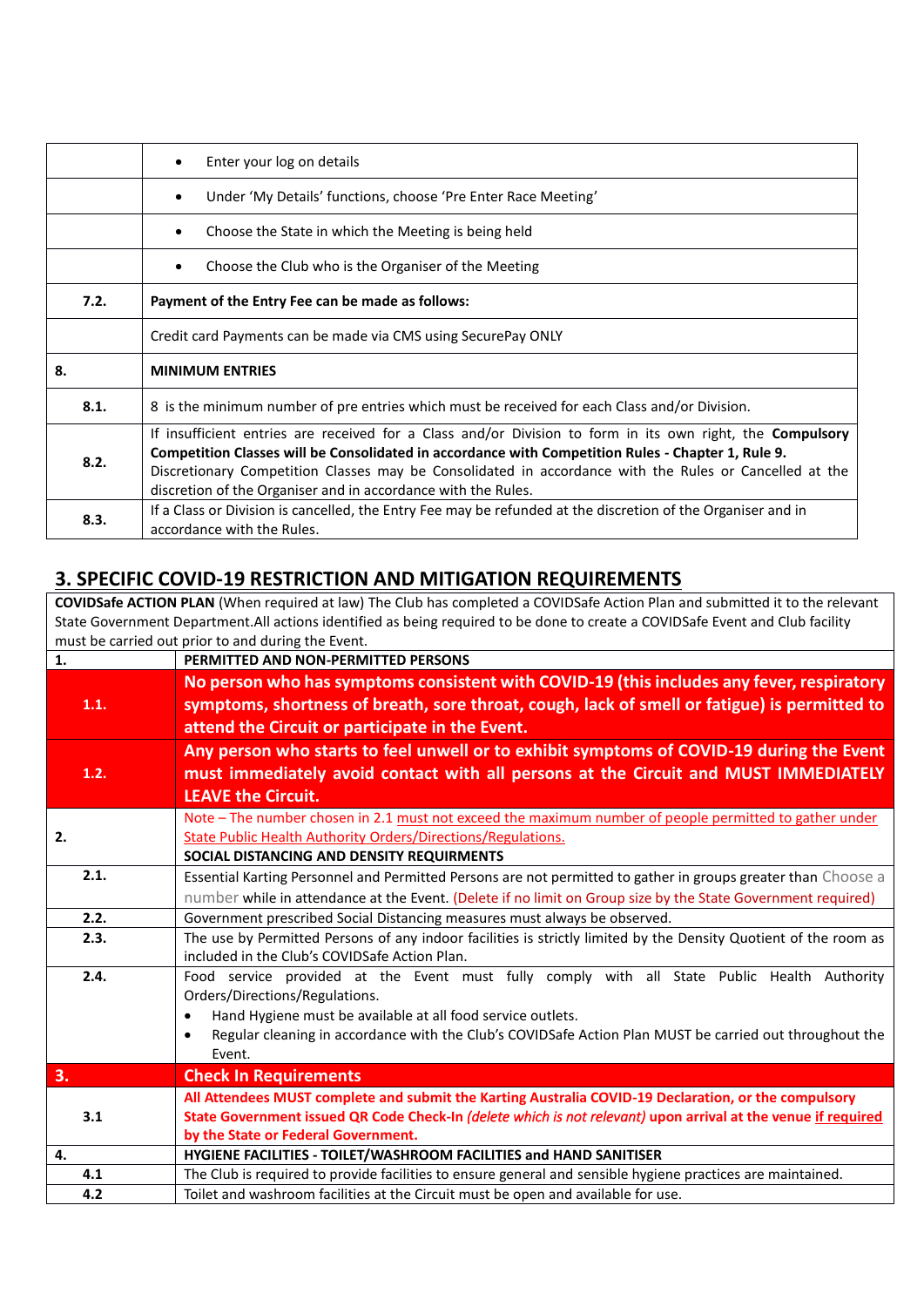







# IT'S SIMPLE RESPECT – TREAT OTHER PEOPLE Respect AS YOU WOULD LIKE TO BE TREATED!



| 4.3 | Washroom facilities must be properly equipped with liquid soap, running water and either air hand driers or<br>paper towels.                                                                                                                       |
|-----|----------------------------------------------------------------------------------------------------------------------------------------------------------------------------------------------------------------------------------------------------|
|     | The toilets and washroom facilities must be cleaned at least once during the day or as otherwise required in<br>accordance with the Club's COVIDSafe Action Plan                                                                                   |
| 4.4 | It is strongly recommended that Essential Karting Personnel and Permitted Persons bring their own supply of<br>hand sanitiser for use in accordance with government recommendations in addition to hand sanitiser that is<br>supplied by the Club. |

#### **4. COMPETITION**

| <b>FORMAT OF RACING</b>                                                                                                                                                                                                |                                                                                                                                                                                                                                                                                                                                                                                                                                                                                             |                                                                                                                |        |                                                             |        |    |
|------------------------------------------------------------------------------------------------------------------------------------------------------------------------------------------------------------------------|---------------------------------------------------------------------------------------------------------------------------------------------------------------------------------------------------------------------------------------------------------------------------------------------------------------------------------------------------------------------------------------------------------------------------------------------------------------------------------------------|----------------------------------------------------------------------------------------------------------------|--------|-------------------------------------------------------------|--------|----|
| Practice                                                                                                                                                                                                               | 2 Practice session/s of 6 minutes will be held. Transponders must be fitted for all practices - last Practice will<br>be timed for positions for qualifying, transponders must be fitted.                                                                                                                                                                                                                                                                                                   |                                                                                                                |        |                                                             |        |    |
| Qualifying                                                                                                                                                                                                             |                                                                                                                                                                                                                                                                                                                                                                                                                                                                                             | There will be Timed Qualifying at this Event. There will be one (1) standalone Qualifying session of 6 minutes |        |                                                             |        |    |
| Heats &<br>Final                                                                                                                                                                                                       | Grid Procedure as per state regs:<br>Heat 1: Grid Positions in accordance with the results of Qualifying, - fastest Driver on Pole Position and so on.<br>Heat 2: Grid Positions in accordance with the results of Qualifying, - fastest Driver on Pole Position and so on.<br>Heat 3: Highest accumulated points from Heat 1 and Heat 2 will start on Pole Position and so on.<br>Final: Highest accumulated points from Heat 1, Heat 2, and Heat 3 will start on Pole Position and so on. |                                                                                                                |        |                                                             |        |    |
| <b>DISTANCES</b>                                                                                                                                                                                                       |                                                                                                                                                                                                                                                                                                                                                                                                                                                                                             |                                                                                                                |        |                                                             |        |    |
| Heat 1                                                                                                                                                                                                                 |                                                                                                                                                                                                                                                                                                                                                                                                                                                                                             | 10                                                                                                             | Heat 2 | 10                                                          | Heat 3 | 10 |
| 15<br>Final                                                                                                                                                                                                            |                                                                                                                                                                                                                                                                                                                                                                                                                                                                                             |                                                                                                                |        |                                                             |        |    |
| <b>ACCESS TO CIRCUIT</b>                                                                                                                                                                                               |                                                                                                                                                                                                                                                                                                                                                                                                                                                                                             |                                                                                                                |        |                                                             |        |    |
| 6.1.<br>Competitors will be permitted to enter the Circuit from 9.30am on 1/04/2022                                                                                                                                    |                                                                                                                                                                                                                                                                                                                                                                                                                                                                                             |                                                                                                                |        |                                                             |        |    |
| <b>DRIVERS BRIEFING</b>                                                                                                                                                                                                |                                                                                                                                                                                                                                                                                                                                                                                                                                                                                             |                                                                                                                |        |                                                             |        |    |
| Drivers Briefing notes will be advised in an electronic format OR via the Public Address system to all Competitors. Any<br>7.1<br>questions should be directed to the Chief Steward prior to the start of Competition. |                                                                                                                                                                                                                                                                                                                                                                                                                                                                                             |                                                                                                                |        |                                                             |        |    |
| <b>SCRUTINEERING</b>                                                                                                                                                                                                   |                                                                                                                                                                                                                                                                                                                                                                                                                                                                                             |                                                                                                                |        |                                                             |        |    |
| All Competitors will be required to complete an electronic Scrutineering Form<br>http://kartingaustralia.wufoo.com/forms/ka-scrutineering-record-bendigo/                                                              |                                                                                                                                                                                                                                                                                                                                                                                                                                                                                             |                                                                                                                |        |                                                             |        |    |
| This form will be submitted to the Race Secretary in an electronic format by the 1st April to ensure your entry is accepted.<br>8.2                                                                                    |                                                                                                                                                                                                                                                                                                                                                                                                                                                                                             |                                                                                                                |        |                                                             |        |    |
| <b>FUEL</b>                                                                                                                                                                                                            |                                                                                                                                                                                                                                                                                                                                                                                                                                                                                             |                                                                                                                |        |                                                             |        |    |
|                                                                                                                                                                                                                        |                                                                                                                                                                                                                                                                                                                                                                                                                                                                                             |                                                                                                                |        |                                                             |        |    |
| Control Fuel Will be used at this Meeting.                                                                                                                                                                             |                                                                                                                                                                                                                                                                                                                                                                                                                                                                                             |                                                                                                                |        |                                                             |        |    |
|                                                                                                                                                                                                                        |                                                                                                                                                                                                                                                                                                                                                                                                                                                                                             |                                                                                                                |        | PULP is the only fuel permitted to be used at this Meeting. |        |    |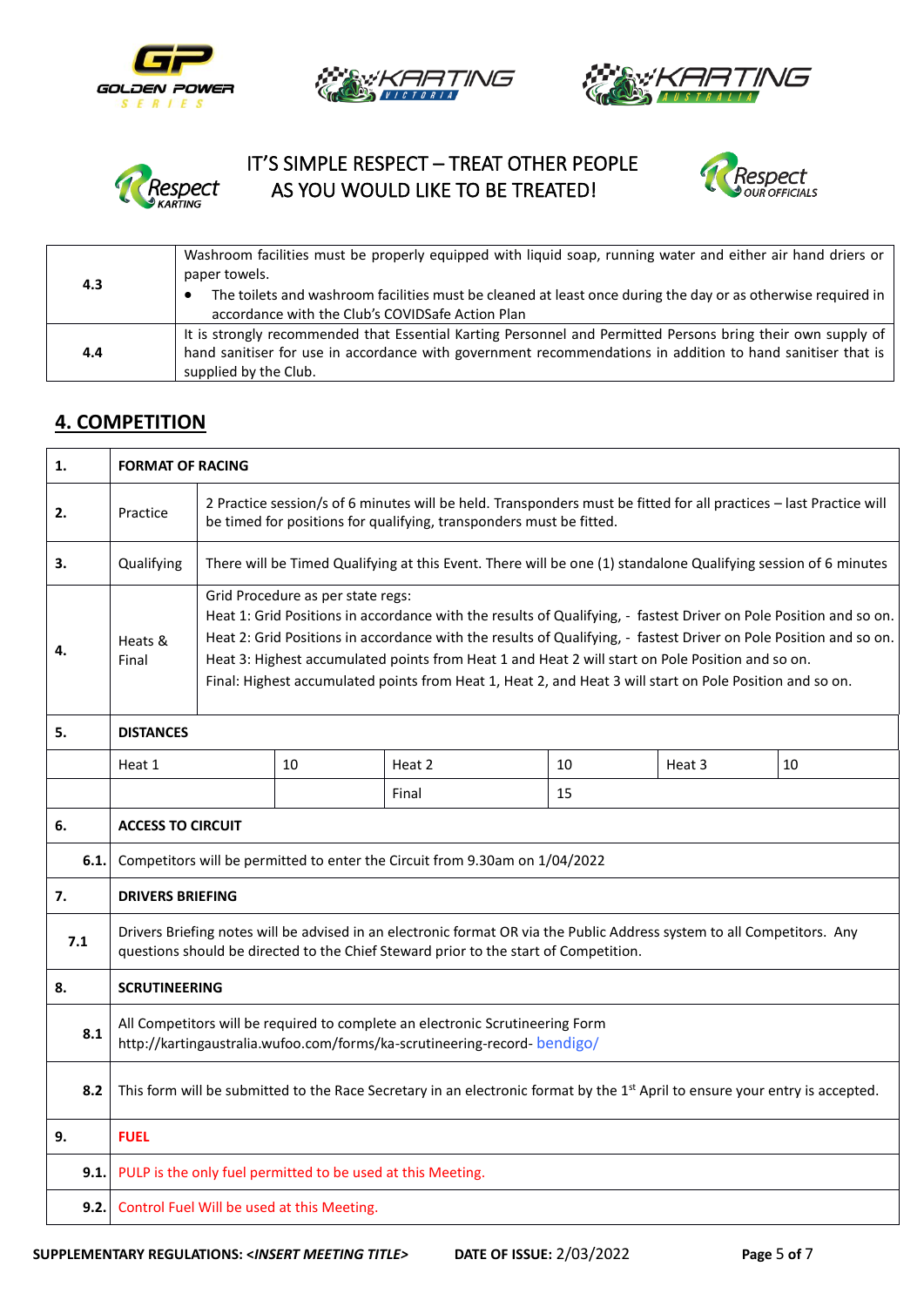| 9.3.     |                                                                                                                                     | Supply details for Control Fuel are BP Ultimate 98 Fuel                                                                                                                                                                                                                                                                                                                                                                                                                            |                                       |  |  |  |  |
|----------|-------------------------------------------------------------------------------------------------------------------------------------|------------------------------------------------------------------------------------------------------------------------------------------------------------------------------------------------------------------------------------------------------------------------------------------------------------------------------------------------------------------------------------------------------------------------------------------------------------------------------------|---------------------------------------|--|--|--|--|
| 9.4.     | Control fuel for use at this Meeting must be purchased from: BP Long Gully, 187 Eaglehawk Rd Long Gully 3550                        |                                                                                                                                                                                                                                                                                                                                                                                                                                                                                    |                                       |  |  |  |  |
| 9.5.     | Must be used from 2 <sup>nd</sup> April and 3 <sup>rd</sup> April inclusive . Can be purchased from the 1 <sup>st</sup> April 2022. |                                                                                                                                                                                                                                                                                                                                                                                                                                                                                    |                                       |  |  |  |  |
| 9.6.     | Proof of purchase of the Control Fuel must be retained and produced to the Chief Scrutineer or Fuel Tester if required.             |                                                                                                                                                                                                                                                                                                                                                                                                                                                                                    |                                       |  |  |  |  |
| 10.      | <b>TIMETABLE</b>                                                                                                                    |                                                                                                                                                                                                                                                                                                                                                                                                                                                                                    |                                       |  |  |  |  |
| 9.1      | Friday 1/04/2022                                                                                                                    |                                                                                                                                                                                                                                                                                                                                                                                                                                                                                    |                                       |  |  |  |  |
|          | <b>Time</b>                                                                                                                         |                                                                                                                                                                                                                                                                                                                                                                                                                                                                                    | <b>Activity</b>                       |  |  |  |  |
| a)       | 9.00am                                                                                                                              |                                                                                                                                                                                                                                                                                                                                                                                                                                                                                    | Gates open set up ONLY                |  |  |  |  |
| b)       | 10.00                                                                                                                               |                                                                                                                                                                                                                                                                                                                                                                                                                                                                                    | Canteen opens Drinks and limited food |  |  |  |  |
| c)       | Saturday 2nd                                                                                                                        |                                                                                                                                                                                                                                                                                                                                                                                                                                                                                    | Canteen opens 7.00am EFT available    |  |  |  |  |
| d)       | All Day                                                                                                                             |                                                                                                                                                                                                                                                                                                                                                                                                                                                                                    | Scrutineering                         |  |  |  |  |
| e)       | 8.00am                                                                                                                              |                                                                                                                                                                                                                                                                                                                                                                                                                                                                                    | Practice and Timed practice           |  |  |  |  |
| f)       | <b>End of Practice</b>                                                                                                              |                                                                                                                                                                                                                                                                                                                                                                                                                                                                                    | Drivers Briefing over PA              |  |  |  |  |
| g)       | 12.00pm*                                                                                                                            |                                                                                                                                                                                                                                                                                                                                                                                                                                                                                    | Qualifying                            |  |  |  |  |
| h)       | End of Qualifying                                                                                                                   |                                                                                                                                                                                                                                                                                                                                                                                                                                                                                    | Racing                                |  |  |  |  |
| g)       | $6.00pm*$                                                                                                                           |                                                                                                                                                                                                                                                                                                                                                                                                                                                                                    | <b>Completion of Racing</b>           |  |  |  |  |
| 10<br>.3 | <b>Sunday 3rd</b>                                                                                                                   |                                                                                                                                                                                                                                                                                                                                                                                                                                                                                    |                                       |  |  |  |  |
|          | <b>Time</b>                                                                                                                         |                                                                                                                                                                                                                                                                                                                                                                                                                                                                                    | <b>Activity</b>                       |  |  |  |  |
| a)       | 7.00am                                                                                                                              |                                                                                                                                                                                                                                                                                                                                                                                                                                                                                    | Canteen opens                         |  |  |  |  |
| b)       | All Day                                                                                                                             |                                                                                                                                                                                                                                                                                                                                                                                                                                                                                    | Scrutineering                         |  |  |  |  |
| c)       | 8.00am                                                                                                                              |                                                                                                                                                                                                                                                                                                                                                                                                                                                                                    | Racing                                |  |  |  |  |
| d)       | 2.00pm*                                                                                                                             |                                                                                                                                                                                                                                                                                                                                                                                                                                                                                    | Presentations                         |  |  |  |  |
|          | *Note times are approximate and may change dependant on progress during the<br>day                                                  |                                                                                                                                                                                                                                                                                                                                                                                                                                                                                    |                                       |  |  |  |  |
| 11.      | <b>TROPHIES &amp; PRIZES</b>                                                                                                        |                                                                                                                                                                                                                                                                                                                                                                                                                                                                                    |                                       |  |  |  |  |
| 11.1 a)  |                                                                                                                                     | 1st, 2 <sup>nd</sup> and 3 <sup>rd</sup> trophies will be presented at the Meeting to all senior and KA3 classes. 1st, 2 <sup>nd</sup> 3rd, 4 <sup>th</sup><br>and 5 <sup>th</sup> trophies for Cadet 9, Cadet 12, Junior Light and Heavy classes only. Final only counts for<br>trophies on the day.                                                                                                                                                                              |                                       |  |  |  |  |
|          | b)                                                                                                                                  | All points count towards Series - 401 System<br>DSQ zero points, Non-Starters will be awarded zero points<br>Non-Finishers will be awarded a finishing position based on the number of laps completed. In instances of<br>this will be followed by the grid position awarded from the start of a heat. DSQ will not be awarded any $\sharp$<br>In the event of a tie-on points, the lower grid position will be awarded to the Driver with the faster<br>original qualifying time. |                                       |  |  |  |  |